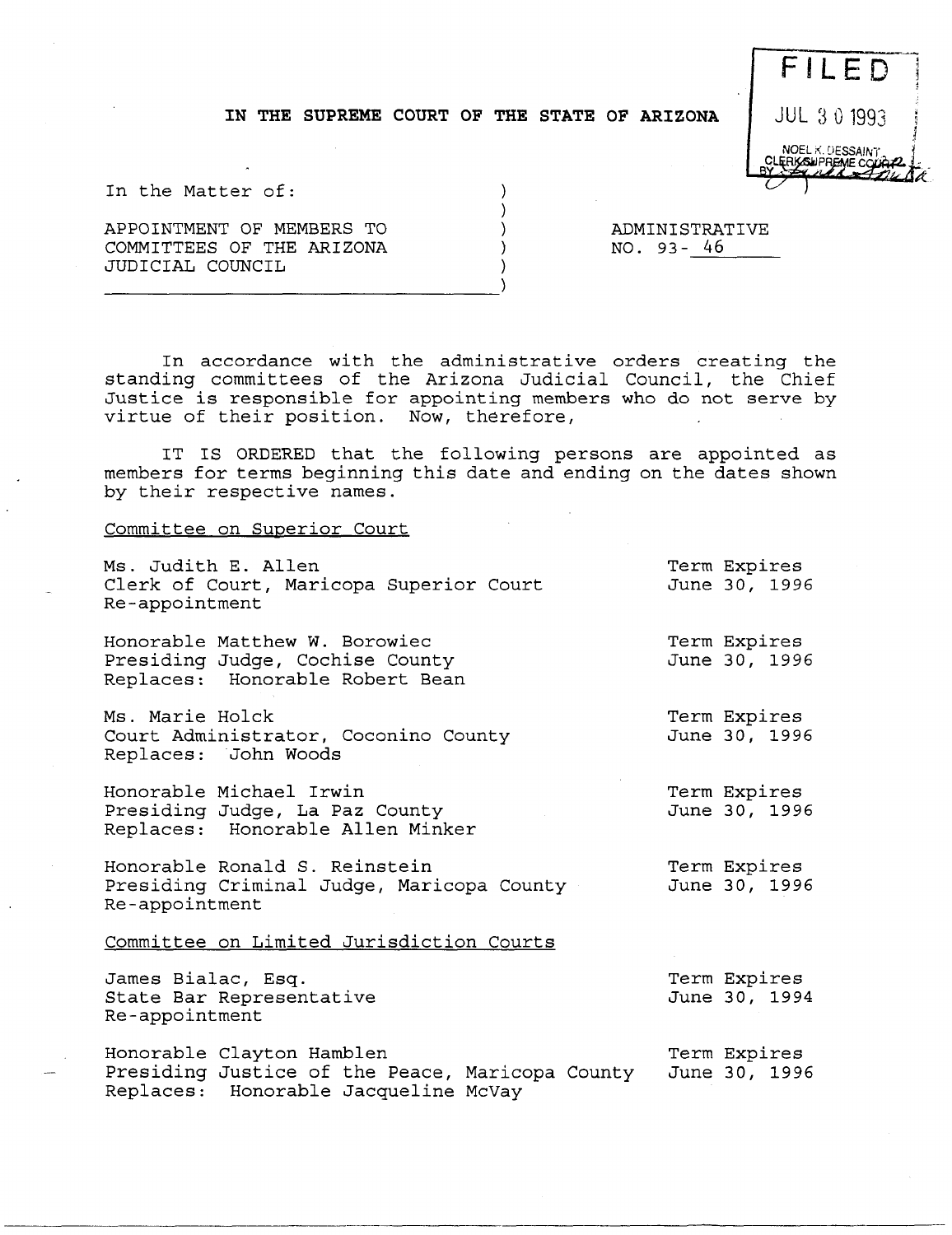## Committee on Limited Jurisdiction Courts (continued)

| Mr. Pat Jacobs<br>Court Administrator, Pima Justice Courts<br>Re-appointment                      | Term Expires<br>June 30, 1996 |
|---------------------------------------------------------------------------------------------------|-------------------------------|
| Mr. Randy Kitchen<br>Court Administrator, Tucson Municipal Court<br>Replaces: Mr. James Scorza    | Term Expires<br>June 30, 1996 |
| Honorable Sid Mitchell<br>Presiding Judge, Glendale Municipal Court<br>Re-appointment             | Term Expires<br>June 30, 1996 |
| Committee on Technology                                                                           |                               |
| Honorable Louraine Arkfeld<br>Magistrate, Phoenix Municipal Court<br>Re-appointment               | Term Expires<br>June 30, 1996 |
| Mr. Dave Byers<br>Administrative Director of the Courts<br>Re-appointment                         | Term Expires<br>June 30, 1996 |
| Ms. Barbra L. Cooper<br>Info. Systems Coordinator, Maricopa County<br>New appointment             | Term Expires<br>June 30, 1996 |
| Mr. Steve Gallaher<br>Court Administrator, Yuma County<br>Replaces: Honorable H. Stewart Bradshaw | Term Expires<br>June 30, 1996 |
| Mr. Gordon Griller<br>Court Administrator, Maricopa County<br>Re-appointment                      | Term Expires<br>June 30, 1996 |
| Ms. Dorothy Hornby<br>Info. Systems Director, Pima Superior Court<br>New appointment              | Term Expires<br>June 30, 1996 |
| Mr. Gary Howard<br>State Bar Representative<br>Re-appointment                                     | Term Expires<br>June 30, 1994 |
| Honorable Rebecca MacBeth<br>Justice of the Peace, East Phoenix #1<br>Re-appointment              | Term Expires<br>June 30, 1994 |
| Honorable David Phares<br>Presiding Judge, Gilbert Municipal Court<br>Re-appointment              | Term Expires<br>June 30, 1994 |